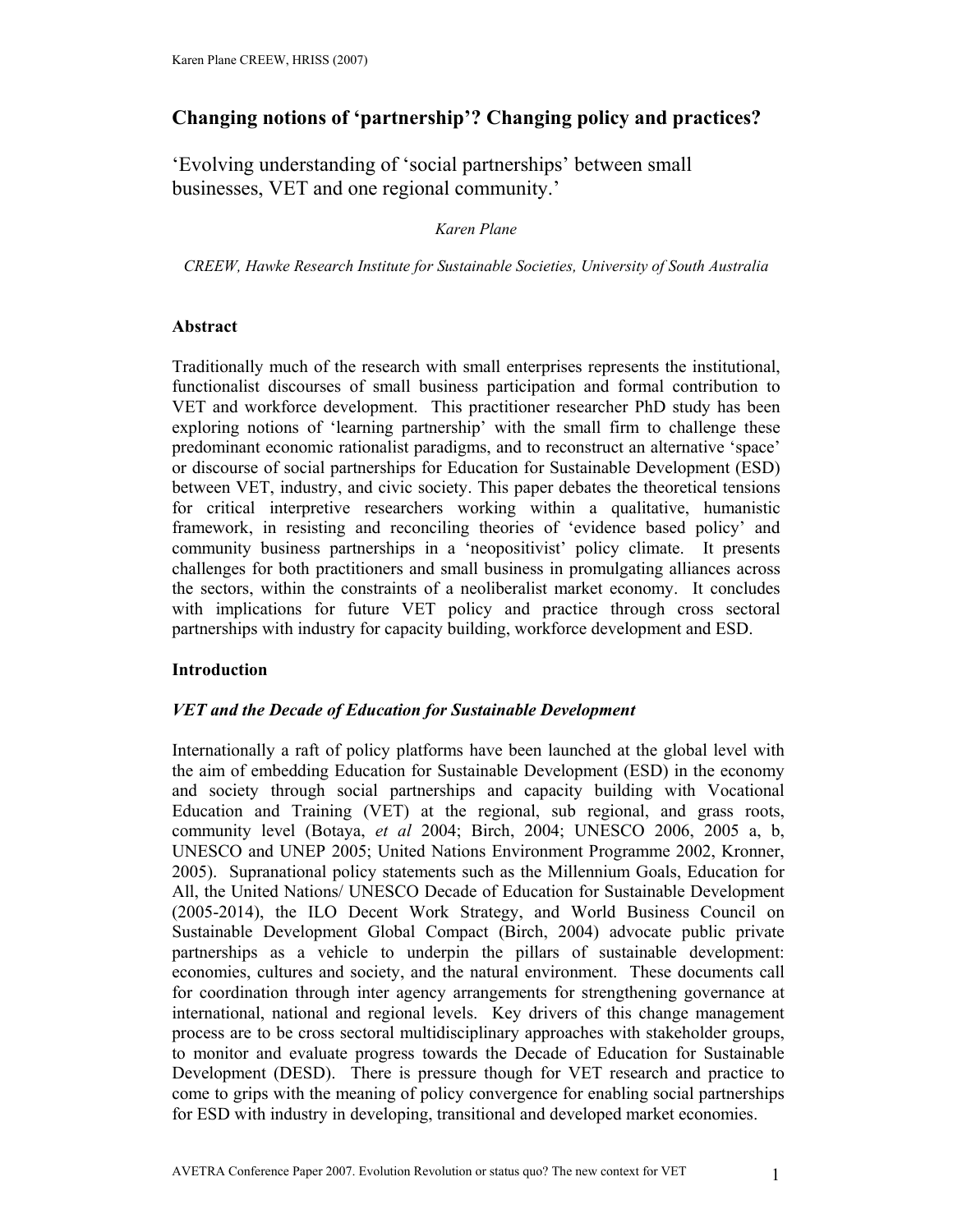### *Research seeking reconciliation in diametrically opposing 'lifeworlds'*

For the reader this qualitative, critical interpretive PhD study has been exploring the enablers and barriers for promulgating cross sectoral social partnerships for ESD in Vocational Education and Training (VET) in one peri urban, high growth region of South Australia. The research has been 'critiquing' a theoretical construct of 'ecologies of learning', or 'capacities of capital' for promulgating a workable model of social partnerships through small business, community partnerships and VET in a developed economy (Plane, 2001). The study is multidisciplinary, 'critiquing' the interrelationship, or lack of synergy between two disparate, yet interdependent 'life worlds' (Habermas 1987, 1984, Humphries, 2006, Humphries and Grant, 2005). The first is the instrumental world of functionalism, and managerialism; the corporate world of globalising, strident market economies, and skilling workforces for growth and regional development. The second is the subjective world of people; the social 'lifeworld' of building civic capacity, democracy and personal agency and improving the quality of life of human beings through community capacity building and sustainable development. But there is also another 'space' (Harris and Simons, 2006), and into these opposing 'life worlds' and competitive jungle now enters the fearless VET practitioner; with a fine butterfly net to catch the interested adult learner, a medicine bag of training packages for industry, and a vision for social partnerships in communities; therein lies a fascinating between 'world' for exploration and critique.

#### *Small business as social partner in ESD?*

*We will have time to reach the Millennium Development Goals- worldwide and in most, or even all countries- but only if we break with business as usual".* (Annan 2006, p.1)

Those calling for an urgent change to 'business as usual' contend though that DESD policy goals will demand collaboration and utilising the innovation, expertise and resources of industry to underpin infrastructure for developing sustainable learning regions. Small business now comprises 99.7% of all small and small to medium sized businesses on the planet, and employs 75% of the world's workers, (UNESCO 2005b, Annex 2, p.5). There is a need to redefine the role for small business within the discourses of social partnership as it is a key stakeholder in workforce, community and sustainable development at the regional level, but is often excluded (Victorian Government Parliamentary Paper 2005, p.6) and disenfranchised from the debate. Social partnerships may occupy a positive space for building resilience in reconciling and resisting the impact of globalisation at the community level and may be an evolving form of networked governance for political engagement in regional communities, (Seddon 2004, Considine, 2005, Allison, Gorringe and Lacey 2006; Billett and Seddon, 2004, Sumner, 2000) There are challenges for practice however, for promulgating social partnerships and inclusion with the smaller business at the local level in a competitive economy, and finding the right balance of corporate community involvement in VET in the current neopositivist policy climate:

*"The Washington Consensus was a policy prescription that benefited transnational corporations, large companies and international financial institutions, often at the expense of small local businesses, and always at the expense of the poor".* (Beder, 2006 p.46)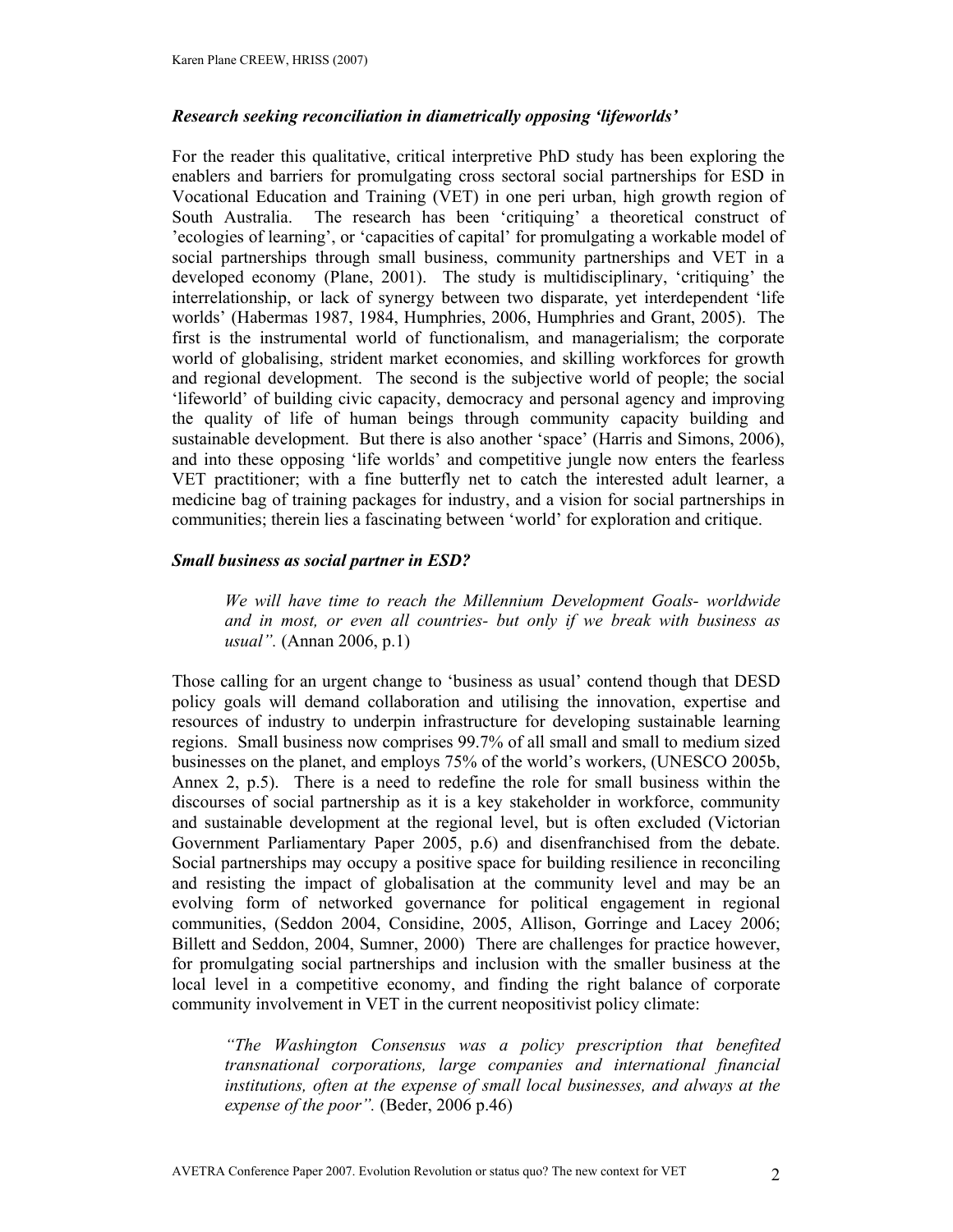### *Reducing the subjugation to global corporatism?*

There are diametrically opposing views in the discourses however, on the extent to which the state and civic society has become subjugated to global, corporate interests and the market (Beder 2006, Hunt 2003, Gleeson 2005, Hamilton 2003, Hamilton and Dennis 2005, Gettler, 2005). Public pressure on government and the larger corporate organisation from stakeholder capitalism and consumers is realising a slow evolution towards social, cultural and environmental accountability. The corporate misdemeanours of the 1990's, and what some have termed an epidemic of 'Enronitis' have resulted in the Sarbanes Oxley Legislation (2002) in United States, Corporate Governance Codes in the United Kingdom and Australia, and new regulations for Social Accountability and Triple Bottom Line Reporting (Garratt, 2003, Gettler, 2005, Vanclay, 2003). There are conflicting views though on whether industry has the skills, capacity and propensity to develop Corporate Social Responsibility (CSR) and a sociological footprint throughout its human resources and organisational policies (Gettler 2005; Vandenberg 2002; Goldsmith and Samson 2005, Birch, 2001, Bowles, 2001, Wackernagel and Rees 1996). There are dissimilar opinions too, about corporate involvement in VET, and to what degree industry should be allowed to dominate, and drive the policy agenda and VET curriculum, without taking a significant social partnerships stakehold at the same time (Billett, 2004).

## *ESD, industry leadership and a balanced policy agenda?*

Another barrier for promulgating social partnerships is the incompatibility of instrumentalist policies for democracy, equity, social sustainability and inclusion (Hamilton and Dennis 2005, Hamilton, 2003; Humphries, 2006, McKenzie, 2004). There are those who contend that corporate dominance and the privatisation waves of the last three decades have resulted in an insidious policy culture increasing social division and inequality, polarising communities and reducing capacity at the local level (Beder 2006, Apple, Kenway, and Singh, 2005; Gleeson, 2005; Hamilton, 2003, Spoehr *et al* 2002, Pusey 2003). Senge, Scharmer, Jaworksi and Flowers (2005) contend there is little safe space in the discourses of corporate culture though for dissenting perspectives. Humphries (2006) contends we have few ways of thinking beyond the marketplace, and this 'lifeworld' dominates our relationships with everything around us. There has been political contention about the marginalised pillars of ESD, the 'othered capitals': climate change, environmental degradation, cultural inclusion, and social sustainability (WMO, UNEP, 2007, Bardsley 2006, McManus, 2005, Gleeson 2005, Pusey 2003, Yencken and Porter, 2000; McKenzie 2004, Ellyard 1998). There is a need to find theoretical alternatives to the traditional market model and redefine stakeholder capitalism, and as Hamilton (2003) has argued, reconstruct a policy culture suitable for a post growth society. In practice, this means enculturing triple bottom line ethics for ESD through VET institutions and industry and leadership capacity in change management (UNESCO, UNEP 2005; ARIES, 2004, a, b, Chinien *et al* 2004, Tilbury 2004, Bowles, 2001).

### *Seeking the meaning of Sustainable Entrepreneurship?*

De Woot (2005) has asked us to question to what extent the 'Prometheus' of industry should be bound by stakeholders. Hunt (2003) provides evidence of the paradox of the lost faith, and crisis of confidence in larger corporations. He finds management has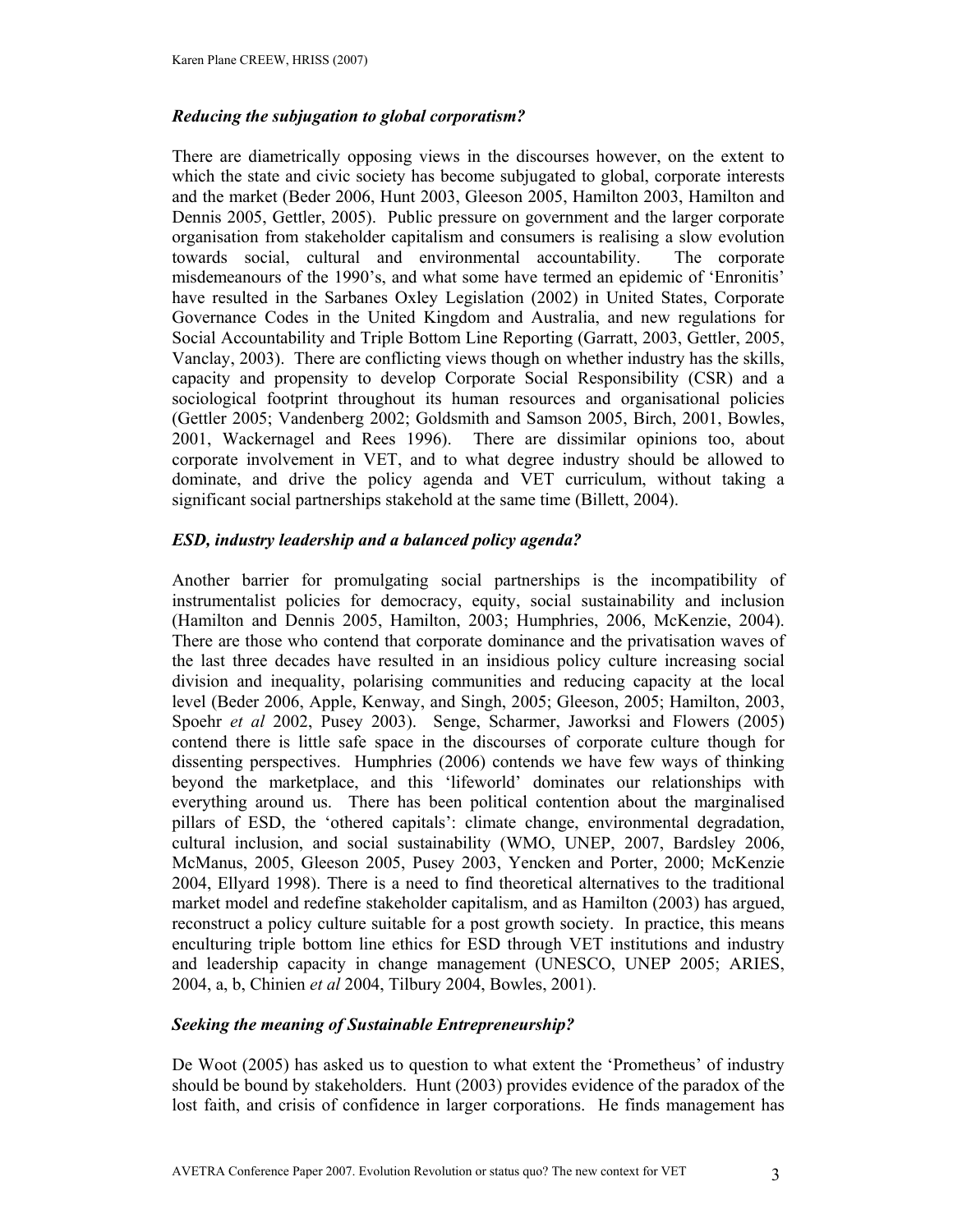become timid and indecisive, has lost its pioneering spirit, and is a victim of change, as opposed to driving it. Hindle (2005, p.3) argues existing practices misperceive entrepreneurship and for initiatives which cultivate capacities to enable Australia to lift its "*middle of the international road status*". There are those who seek a more holistic approach to small business training (Gibb 2006, Birch, 2004, Fenwick 2000; Storey 2004, Johnson, 2002) finding existing curricula is inadequate and anachronistic for successful entrepreneurship and fostering leadership, creativity and innovation. Smaller businesses are embedded in their communities at the grass roots; local entrepreneurs can play an integral leadership role in workforce, community and sustainable development through networks, partnerships and alliances. Some may already be playing this role, (Madden, Scaife and Crissman, 2006); but we know little about ESD in the context of industry (UNESCO and UNEP 2005), or what impacts on decision making capacity in small business to adopt the triple/quadruple bottom line.

#### **Methodology**

The practical application of the study has involved four years field work and 'lived in' observation gathering data from practitioners in the 'institution' of VET, and practitioners in the 'institution' of small business. The research has adopted qualitative techniques of critical interpretive inquiry through semi structured interviews, with both groups (Denzin and Giardina 2006, Piantinida and Garman 1999; Guba and Lincoln 1989, Rubin and Rubin, 1995). Small business is defined as the owner managed small firm (6-19 employees) and the micro firm workplace (1-5 employees) from a range of industry sectors. Practitioners include those working in VET, ACE, community and regional development, business incubation and support; library and information services and local government. One hundred and twenty interviews have been undertaken; all interviews have been transcribed and returned to the interviewee for correction and comment. Data analysis of transcripts has been managed using spreadsheets and NVivo text analysis software. It is acknowledged that a regional case study is restricted to transferability by its scope; but may offer new interpretations about the meaning of cross sectoral social partnerships with VET.

#### **Findings and Discussion**

The study has found evidence of proactive, successful partnerships, networks and alliances in the region, across a spectrum of formality to informality. Formalised partnerships are often within public sectors, community sectors and between sectors of local governance and NGO's through shared funding arrangements. Conversely 'Partnerships' in the context of small business are more often informal alliances, networks and industry clusters between similar firms, or between the firm and its local community. The success of clustering may depend on the 'nature' of the people in the industry, its industry leadership, and suitability for networks and alliance building. There is evidence of clustering particularly in wine, food, local tourism, accommodation and hospitality, and ecotourism. Other successful alliances have been formed between government and industry through the horse industry networks, land care management, safe chemicals use, and small property management with the commitment of local practitioners to capacity building. These networks are outside formal VET and a vital lifeline for collaborative marketing, learning in the industry, and information sharing between businesses in similar industries. Some have been driven by the industry itself in response to a crisis or immediate need; others have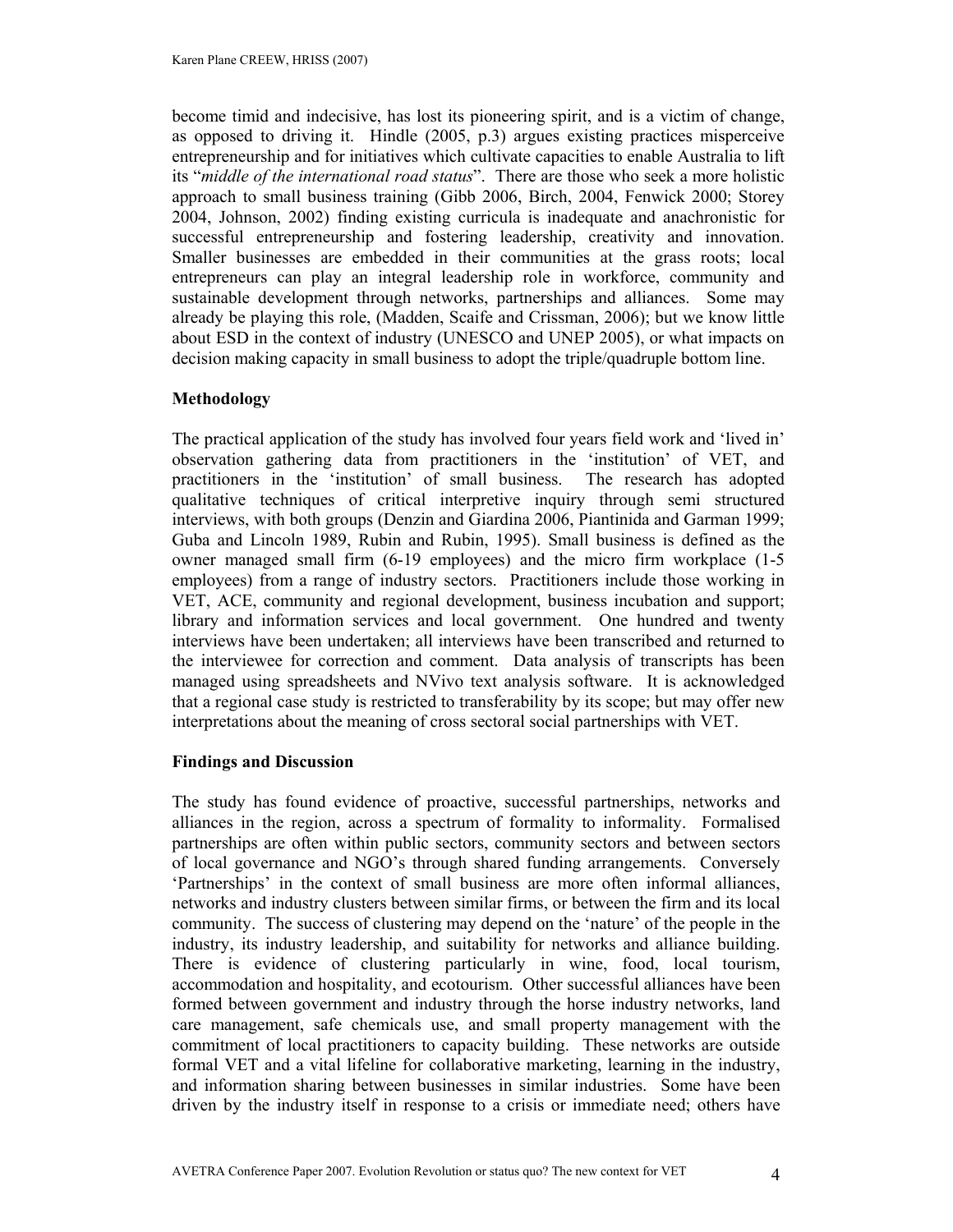been formed through government assistance and regional development intervention stimulating local networks and alliance building. There are challenges though in sustaining these networks which are very much built on trust, healthy social capital and continued local contact between people within their respective industries. 'Partnerships' however, in the context of small business are often perceived as sponsorship, or corporate philanthropy through providing 'work in kind', gifts and resources, and labour or local expertise. Some of the businesses interviewed were very active in the community through local associations, Rotary and Lions Clubs, Chambers of Commerce and Sporting Associations, and local events sponsorship- but they were mostly well established firms. In this context, the notion of small business as social partner in supporting the community is a very successful one.

But are other small firms just as politically disengaged and marginalised by the marketplace, and how does this impact on participation within VET and ESD debates? As in the wider community and populous there are questions about income disparity, socioeconomic status and inclusion, representation and participation; there are similar questions for the small business sector. The social partnership role may not be one played out across all industries or be suitable for all small businesses. Many firms in this region are very small and micro businesses; some are very isolated and need support to function themselves. Not all firms are established enough in their life stage to be philanthropic, or employ people and formally train them, or have the flexibility to participate in an industry network, or to learn outside the firm. There are those who never had the intention of becoming larger and employing, many are lifestyle, hobby businesses only. Others are downshifting and downsizing; seeking the 'good life', 'just enough' style businesses. They were previously employers, but prefer to be very small owner operators and there are questions as to whether or not this is a trend and why. There are also significant differences in levels of inclusion and participation in networks between industries, with some industries clustering more than others. There are challenges then, for promulgating cross sectoral social partnerships across dissimilar and diverse industries and the -for -profit and not-for- profit sectors which include:

- A predominant focus on the survival of the organisation
- The increasing workload, labour intensivity and commitment to the workplace
- A perceived 'safeness' in autonomy: less risk and threat, more control.
- Partnerships are seen as a vehicle for corporate sponsorship by both sectors, and less about building social relationships, or sharing knowledge and learning
- Not knowing who to partner with, little free time for networking
- Restricted human resources in small organisations to grow the alliances
- Partnerships are not seen as conducive to the organisational goals or culture; values and differences between partners are perceived as too great
- Both sectors are grappling with a preoccupied focus on the defensive and protecting the organisation/firm and its resource base from threat
- The increased accountability, measuring, auditing workload for the organisation/firm taking focus away from pursuing external opportunities
- Partnerships are not seen as core 'business' in their industry/ sector
- Partnerships and alliances are mainly in similar, like sectors where it is easier to forge the links, where networks are already strong
- Both practitioner and small business capacity and capability for promulgating social partnerships is being eroded by hierarchies of control above them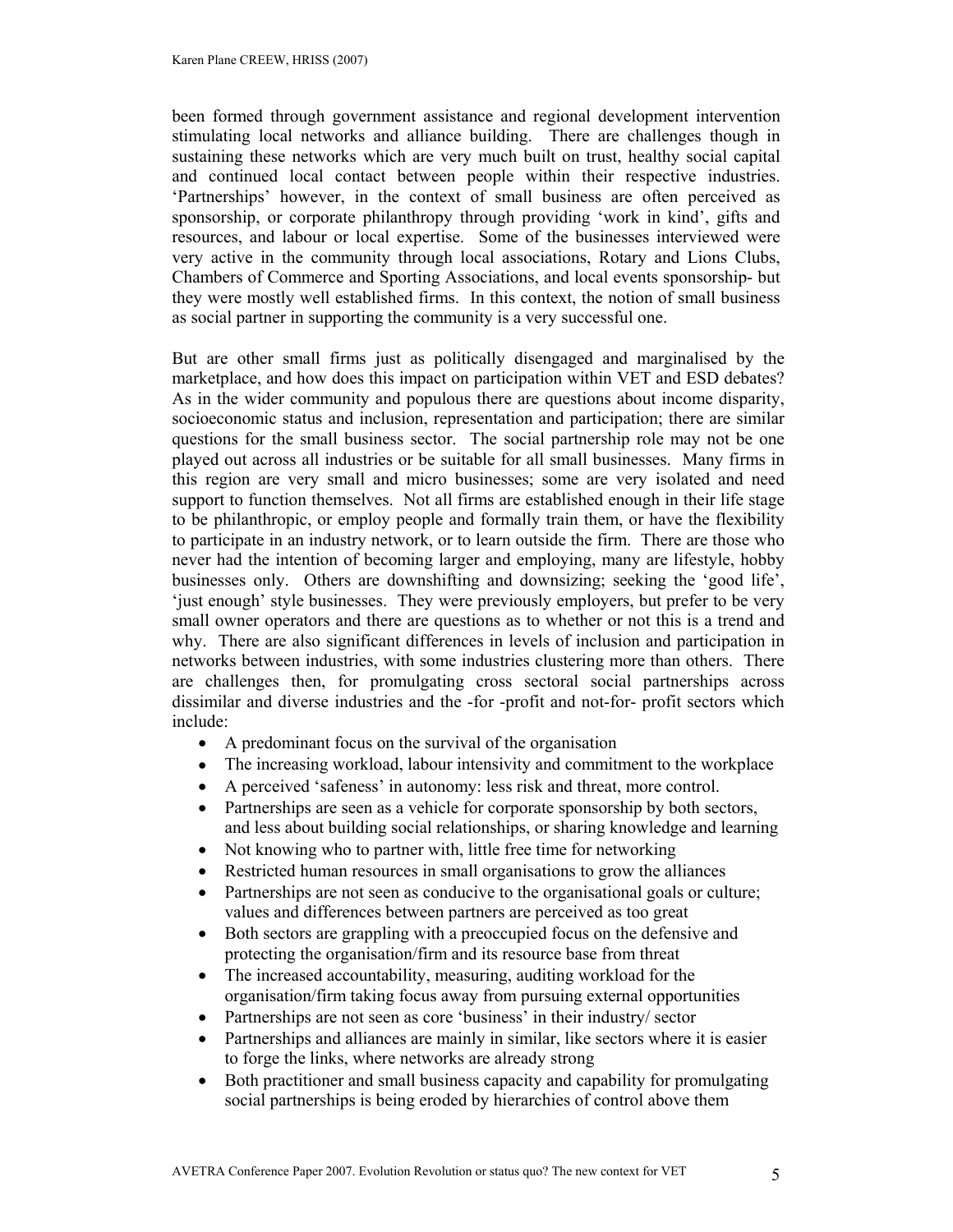### *An anachronistic ideology for a sustainable development agenda?*

The research finds that neoclassical liberalism which should be capacity building for small business in theory is increasing polarisation and disengagement in small firms in practice, and antithetical and capacity reducing for promulgating social partnerships with VET. 'Globalising neoliberalism' results in disparities and inequalities even in the egalitarian small business sector, and a high growth community, with tensions for promulgating cross-sectoral social partnerships for workforce development and ESD between smaller organisations, at the local level. Jennings, Perren and Carter (2005, p 180) have argued for '*paradigmatic pluralism'* in the entrepreneurship debates finding that functionalism removes the possibility of small businesses creating personal agency, ignoring the power relationships within the political discourses. Billett (2006, p.8-9) contests this, arguing that small business owner's use personal agency to manage external conditions and are independent of, and not subjugated to the market. Hamilton (2003, p.180-85) contends though we do not have the alternative political frameworks to support human beings downshifting and rejecting the marketplace. Similarly, implementing the quadruple bottom line in industry in the context of a post growth society has created a mismatch for VET curricula for sustainable entrepreneurship and capacity building for ESD. In the highly regulated policy climate of the so called deregulated economy (Hunt, 2003), there are questions for research and policy about whether VET is 'training' small business entrepreneurs (and VET practitioners?) for leadership, creativity, innovation and collaboration, or a workplace culture of insularity, audit, and compliance to meet the demands of an oppressive, anachronistic doctrine and its ideologies.

### *Enablers for Social Partnerships*

In a time of devolution and decentralisation, at least in theory, local social partnerships may have an integral role in filling a resources and leadership void in shrinking public sector governance. There is reconciliatory work to do however, to build collaboration for ESD across sectors with often little meaningful contact on a day to day basis, competing organisational goals and values. Practically improving relationships between the 'lifeworlds' of industry and VET is integral to ESD; yet we know little of how VET itself needs to change to manage the shift to sustainable development and a post industrialist society. This will need to be balanced by a similar paradigm shift in governance and regulation at the policy level. If the Millennium and Education for Sustainable Development goals are to be met through social partnerships and fully realised in VET/TVET there needs to be:

- Better cross sectoral collaboration, convergence and integration for ESD at the international, national and state policy level
- Strategic, not ad hoc, funding arrangements for VET, local government, NGO's, regional development and community organisations for developing sustainable partnerships/alliances for the longer term at the regional level
- Support for the capacity builders to work across the sectors to create the space within the discourses for alternative debate about realistic change management practices for ESD at the community level
- Recognising other ways of 'knowing' and legitimising the integral role for VET practitioners, local community leaders, volunteers and small business and their value in driving the grass roots process.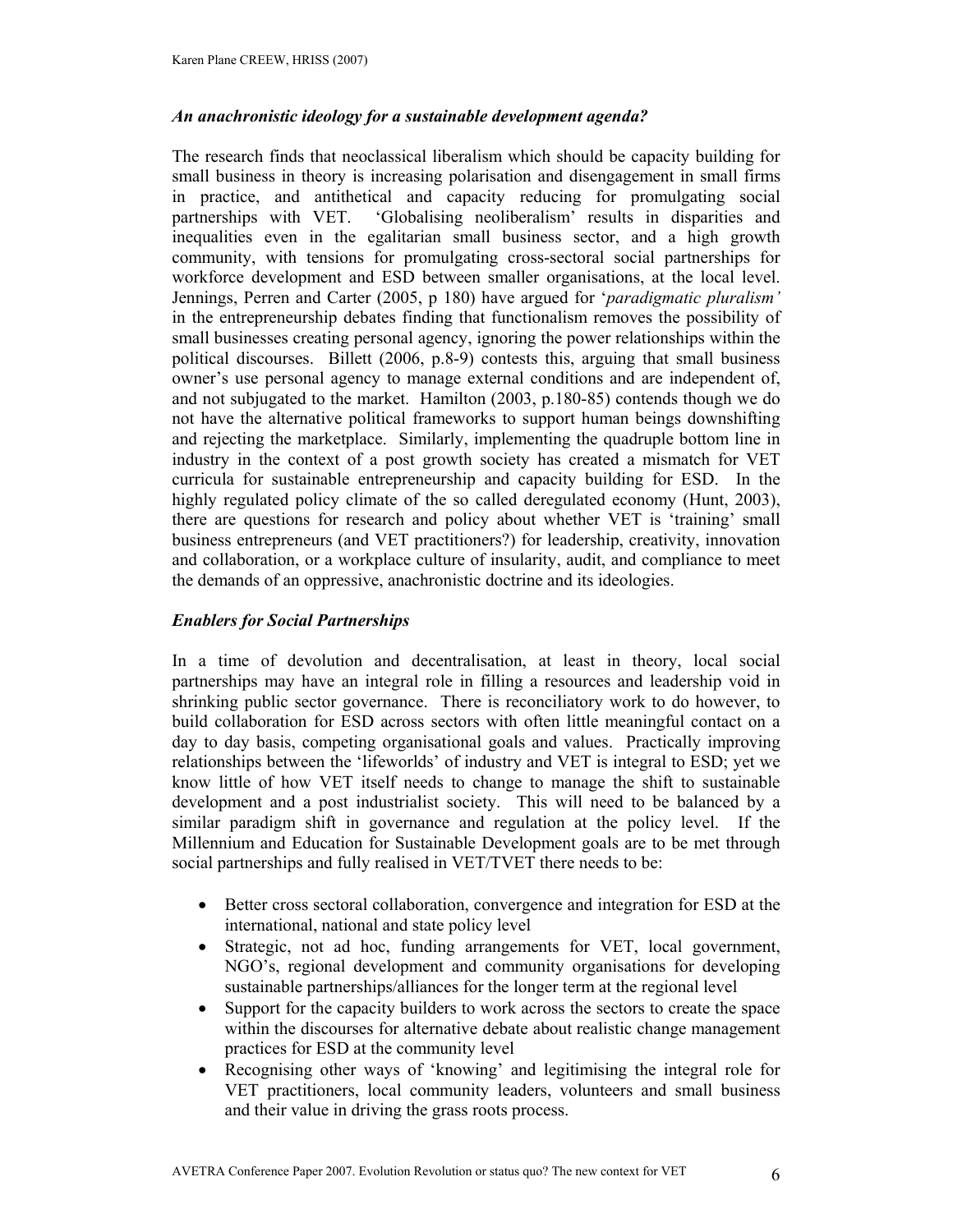#### **Conclusion**

The paper concludes that in the evolving search for a suitable paradigm of sustainable capitalism and sustainable entrepreneurship there are difficult tensions for VET policy and practice being brought about by the 'revolution' of the stakeholder capitalism, social partnerships debate. Embedding ESD in VET means reconciling competing needs of state, industry and civic society and redefining a policy climate more conducive to rebuilding trust, collaboration and tolerance for democratic, peaceful, inclusive societies around the world. Globalising neoliberalism results however in polarised levels of political engagement and empowerment with economic, social, cultural, and environmental winners and losers. There is need for further research to critique the impact of three decades of economic rationalist policies on the theory and practice of social partnerships in not only developed, but also, developing and transitional economies around the world.

#### **References**

Allison, Janelle, Gorringe, Scott and Lacey, Justine. (2006). *Building Learning Communities. Partnerships, social capital and VET performance.* Adelaide: NCVER.

Annan, Kofi (2006). In *UN Millennium Development Goals*, p1. http://www.un.org/millenniumgoals/

Apple, Michael, W., Kenway, Jane and Singh, Michael. (Eds). (2005). Chapter 1 'Globalizing Education: Perspectives from Above and Below' in *Globalizing education. Policies, Pedagogies and Politics*. New York: Peter Lang. p.2, 3, 5, 7,8,10.

Australian Research Institute for Education for Sustainability. (2004a). *Industry Research Forum on Education for Sustainability Report* Monday 20<sup>th</sup> September, 2004, Macquarie University, Sydney: Australian Government, Department of Environment and Heritage.

Australian Research Institute for Education for Sustainability. (2004b). *VET Research Forum on Education for Sustainability Report.* Tuesday 21<sup>st</sup> September, 2004, Macquarie University, Sydney: Australian Government, Department of Environment and Heritage, p. 18, 11.

Bardsley, Douglas. (2006). *There's a change on the way- An initial integrated assessment of projected climate change impacts and adaptation options for Natural Resources Management in the Adelaide and Mt Lofty Ranges Region.* Land and Biodiversity Services Division. Department of Water, Land and Biodiversity Conservation. Report DWLBC 2006/06. Government of South Australia, pages 1,2,54.

Beaver, Graham and Jennings Peter. (2004). "Competitive advantage and entrepreneurial power. The dark side of entrepreneurship". *Journal of Small Business and Enterprise Development,* 12: 1, 9-23, 20, 21.

Beder, Sharon. (2006). *Suiting themselves. How Corporations Drive the Global Agenda.* London: Earthscan, pages

Billett, Stephen. (2006) *Work, change and workers.* Dordrecht: Springer, pages 8-9.

Billett Stephen. (2004). "From your business to our business: industry and vocational education in Australia', *Oxford Review of Education*, 30: 1, p.28, 29.

Birch, David. (2004). "The United Nations Global Compact- Engaging Cities with Triple Bottom Line Thinking for Sustainable Futures. *" The Creative Tropical City" Charles Darwin Symposium* 5, June  $2<sup>nd</sup> - 3<sup>rd</sup>$  2004. Session 2: Creative Partnerships.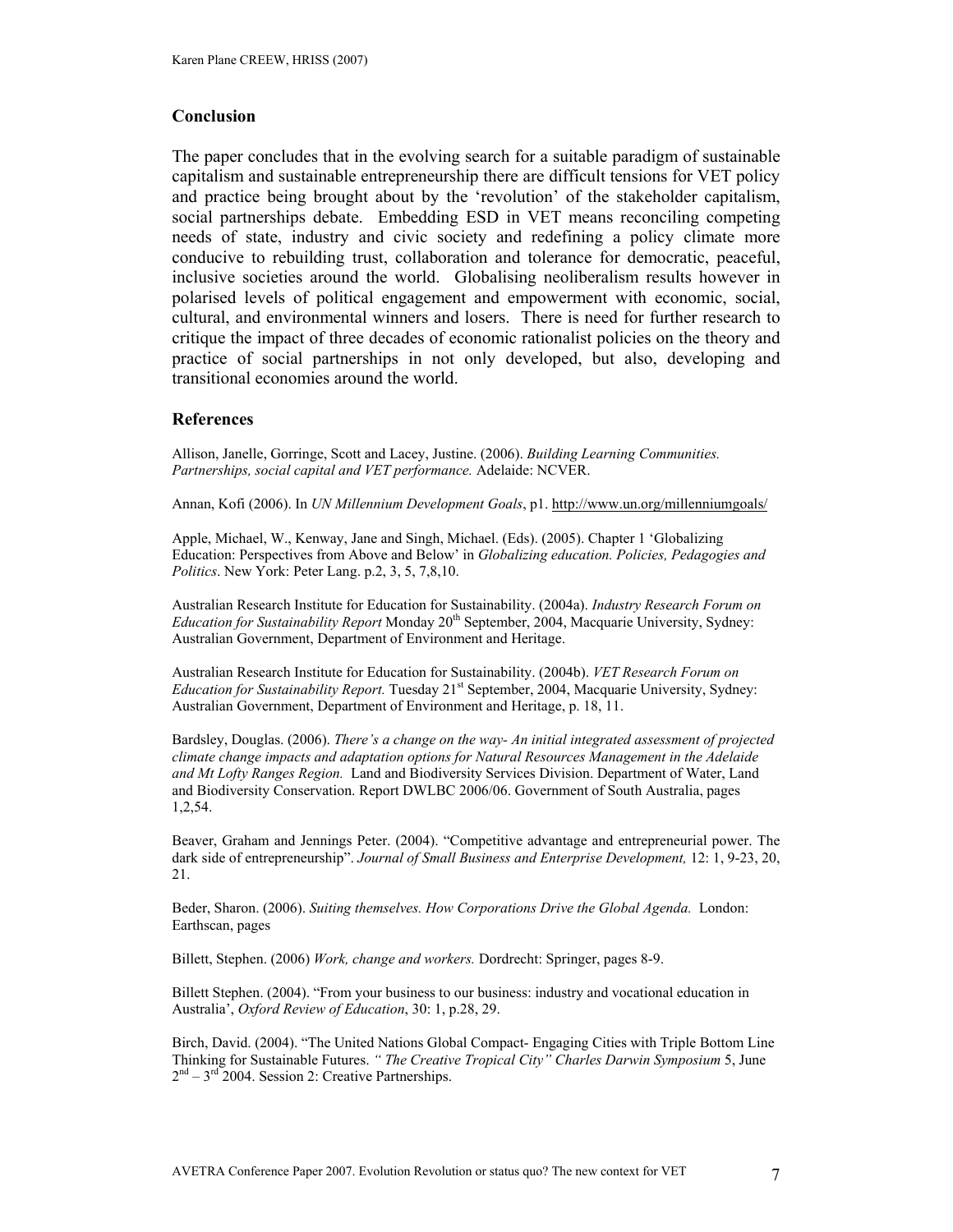Bowles, Marc. (2001). "What does the business sector get out of investment in communities?" in Ian Falk ed. *Learning to Manage Change. Developing regional communities for a local-global millennium.* Adelaide: NCVER, page 172.

Botaya, Alexis [et al] (2004). *Partnership Strategy between UNESCO and the Private Sector for the Decade of Education for Sustainable Development*. L'Institut d'Etudes Politiques de Paris. June 2004.

Chinien C., Boutin, F., McDonald, C. & Searcy, C. (2004). *Skills to Last. Broadly transferable sustainable development literacy for the Canadian workforce*. Human Resources Development Canada. Ottawa.

Chinien, Chris. (2003). *Skills to Last. Broadly Transferable Sustainable Development Skills for the Canadian Workforce.* A Technical Research Report Human Resources Development Canada Human Resources Partnerships. National Centre for Workforce Development. University of Manitoba, p.7, 9.

Considine, Mark. (2005). *Partnerships and Collaborative Advantage: Some Reflections on new forms of Network Governance.* Melbourne: The Centre for Public Policy.

Denzin, Norman K. and Giardina, Michael, D. (Eds) (2006). "Introduction" *Qualitative Inquiry and the Conservative Challenge.* Left Coast Press: Walnut Creek, California, p. viiii-xxxi.

De Woot, Phillipe. (2005) *Should Prometheus be Bound? Corporate Global Responsibility*. Basingstoke, Palgrave: Macmillan.

Ellyard, Peter. (1998). *Ideas for the New Millennium*. Victoria: Melbourne University Press, p.29, 31, 50-55, 62, 63. 73.74.

Fenwick, Tara J. (2000). "Working knowing on the fly: Co-emergent epistemologies in post corporate enterprise cultures" Working Paper 21. *Working Knowledge: Productive learning at work Conference Proceedings*, 10-13 December, 2000.OVAL, UTS, p 8.

Garratt, Bob. (2003). *The fish rots from the head. The crisis in our boardrooms: developing the crucial skills of the competent director*. London: Profile Books.

Gettler, Lion. (2005). *Organisations Behaving Badly. A Greek tragedy of corporate pathology.* Milton, Queensland: John Wiley and Son, p. xiii, 6, 20, 22-23, 51.

Gibb, Allan. (2006). "Entrepreneurship: Unique Solutions for Unique Environments. Is it possible to achieve this with the existing paradigm?' *Background paper to the Plenary Presentation to the International Council for Small Business World Conference, ICSBE 2006, Melbourne, June 18-21<sup>st</sup>* 2006.

Gleeson, Brendan. (2006). *Australian heartlands. Making space for Hope in the Suburbs.*  Crows Nest: Allen and Unwin.

Goldsmith, Suzy, and Samson, Danny. (2005). "Sustainable Development and Business Success. Reaching Beyond the Rhetoric to Superior Performance". *A Report to the Australian Business Foundation and the Foundation for Sustainable Economic Development*. University of Melbourne, Foundation for Sustainable Economic Development.

Government of Victoria. (2005). *Inquiry into Sustainable Communities. Report of the Environment and Natural Resources Committee on the Inquiry into Sustainable Communities*, Parliamentary Paper no 140, Session 2003-05. Department of Sustainability and Environment: Victorian Government Printer, p.6.

Guba, Egon and Lincoln Yvonne. (1999). *Fourth Generation Evaluation*. Newbury Park: Sage Publications.

Habermas, Jurgen. (1987). *The theory of communicative action: Lifeworld and system.* Volume 2, translated by T. McCarthey, Boston: Beacon.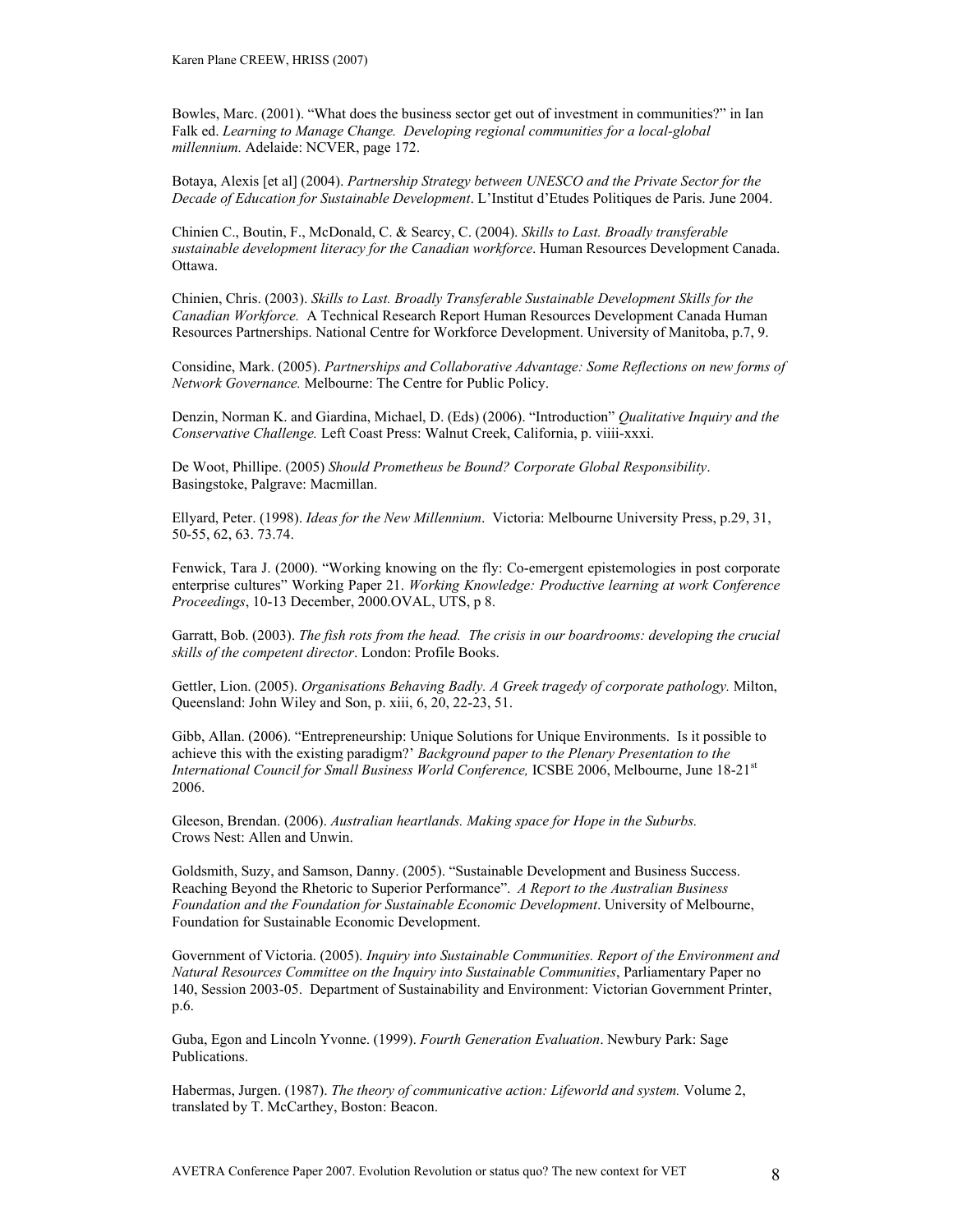Habermas, Jurgen. (1984). *The theory of communicative action: Reason and the rationalization of society.* Volume 1, translated by T. McCarthey, Boston: Beacon.

Hamilton, Clive and Dennis, Richard (2005) *Affluenza When too much is never enough.* Sydney: Allen and Unwin.

Hamilton, Clive (2003). *Growth Fetish.* Crows Nest: Allen and Unwin, pages 180- 185.

Harris, Roger and Simons, Michele. (2006). "VET practitioners working with private enterprises: a "third space"? *Journal of Workplace Learning*, 18:7/8, p.478-494.

Hindle, Kevin and O'Connor, Allan, (2005). *Westpac Gem Australia 2004 Report Launch*. Australian Graduate School of Entrepreneurship. Melbourne: Swinburne Institute of Technology, p 1-8, 2.

Humphries Maria (2006). "Social Enterprise and Re-Civilization of Human Endeavours: Re-Socializing the Market Metaphor or Encroaching Colonization of the Lifeworld?" *A roundtable discussion from the Australian and New Zealand Third Sector Research Biennial Conference*, November 26th—28th 2006, Adelaide: University of South Australia.

Humphries Maria and Grant, Suzanne. (2005). "Social Enterprise and Re-Civilization of Human Endeavours: Re-Socializing the Market Metaphor or Encroaching Colonization of the Lifeworld/ *Social Entrepreneurs and Education.* 8, 1, December 1<sup>st</sup>, 2005.

Hunt, Benjamin. (2003). *The Timid Corporation. Why business is terrified of taking a risk.* Chichester: John Wiley and Sons.

Jennings, Peter, L. Perren, Lew and Carter, Sara (2005). "Guest Editors' Introduction: Alternative Perspectives on Entrepreneurship Research." *Entrepreneurship Theory and Practice*, March 2005: 145- 152.

Johnson, Steve. (2002). "Lifelong learning and SME's: issues for research and policy*.*" *Journal of Small Business and Enterprise Development*, 9:3, 285-295.

Kronner, Hans. (2005). "The Contribution of Technical and Vocational Education and Training to Sustainable Development." *International Workshop on Workforce Development for the Knowledge Economy*. 7-13 September 2005, Seoul, Republic of Korea. ADB Institute: KRIVET

Madden, Kym, Scaife, Wendy and Crissman, Kathryn. (2006). "How and why small to medium size enterprises (SME's) engage with their communities: an Australian study*. International Journal of Nonprofit Volunt.Sect.Mark,* 11: 49-60, 50.

McKenzie, Stephen. (2004). "Social Sustainability: Towards Some Definitions." *Hawke Research Institute Working Paper Series No 27*. Magill: Hawke Research Institute for Sustainable Societies, p.2

McManus, Phil. (2005). *Vortex cities to sustainable cities. Australia's Urban Challenge*. Sydney: UNSW Press.

Nolan, Terry. (2005). "Engaging with SME's: Power, Politics and Communication. " *International Journal of Sociology and Social Policy,* 25, 8: 1-17.

Perren, Lew and Jennings Peter L. (2005). 'Government Discourses on Entrepreneurship: Issues of Legitimization. Subjugation and Power. *Entrepreneurship Theory and Practice*, March 2005, 173- 184.

Piantinida, Maria and Garman, Noreen B. (1999). *The Qualitative Dissertation*. Thousand Oaks: Sage Publications.

Plane, Karen. (2001). "Community Capacity Building in Regional VET". In "Research to Reality, Putting VET Research To Work. "*Australian Vocational Education and Training Research Association. 4th National Conference* Adelaide: 29th-30th March, 2001 www.avetra.org.au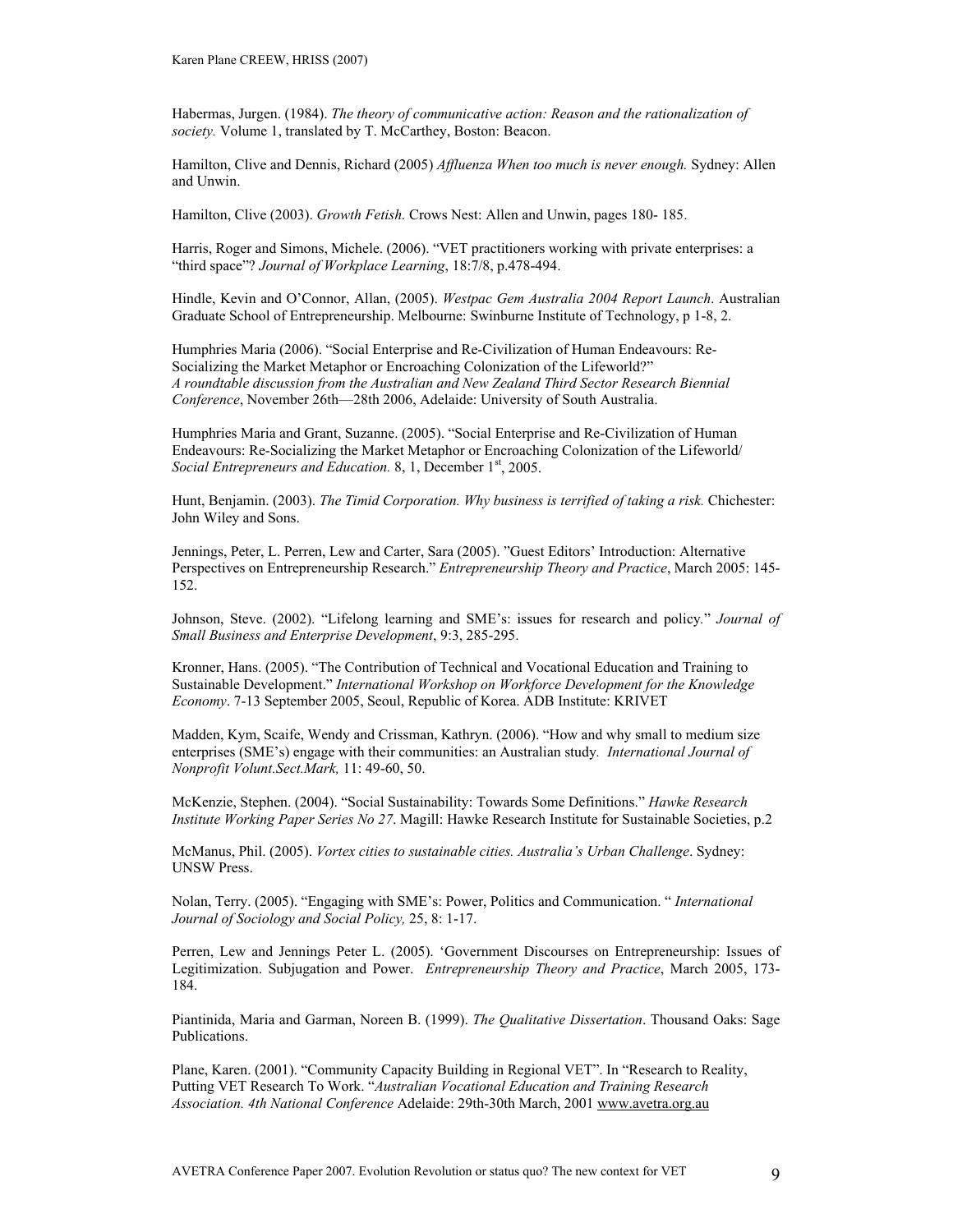Pusey, Michael (2003). *The Experience of Middle Australia. The Dark Side of Economic Reform*. Cambridge: Cambridge University Press, pages 32, 33.

Pritchard, Bill, Curtis, Allan, Spriggs, John and Le Heron, Richard. (Eds) (2003). *Social Dimensions of the triple bottom line in Australia*. Canberra: Australian Government, Bureau of Regional Sciences.

Rubin, Herbert J and Rubin, Irene S. (1995). *Qualitative Interviewing. The Art of Hearing Data.* Thousand Oaks: Sage Publications.

Seddon, Terri and Billett, Stephen. (2004). *Social partnerships in vocational education. Building community capacity.* Adelaide: NCVER, p.5.

Seddon, Terri. (2004) *Beyond States and Markets: Centralised and decentralised networks in education.* Melbourne: Monash University.

Senge, Peter, Scharmer, Otto.C, Jaworksi, Joseph and Flowers, Betty Sue. (2005). *Presence. Exploring Profound Change in People, Organizations and Society*. Nicholas Brealey Publishing: London. p.165.

Smith, Andy and Billett, Stephen. (2004). *Mechanisms for increasing employer contributions to training. An international comparison.* Adelaide: NCVER.

Spoehr, John. [et al] (2002). *Partnerships, privatisation and the public interest: Public private partnerships and the financing of infrastructure development in South Australia*. Centre for Labour Research, University of Adelaide for the Public Service Association of South Australia.

Storey, David J. (2004). "Exploring the link, among small firms, between management training and firm performance: a comparison between the UK and other OECD countries*" International Journal of Human Resource Management* 15, (1), p.112-130.

Sumner Jennifer. (2000). "Community sustainability and adult education: learning to build civil capital and resist corporate globalization. *Australian Journal of Adult Learning,* 40, 2:53-65.

Tilbury, Daniella. (2004). "Rising to the Challenge of Education for Sustainability in Australia" *Australian Journal of Environmental Education*, 20:2:103-114.

UNESCO. (2006). *Orienting Technical and Vocational Education and Training for Sustainable Development. Discussion Paper Series 1*. Bonn: UNESCO, UNEVOC International Centre.

UNESCO. (2005a). *Report of the Sixth Meeting of the Working Group on Education for All* 19-21<sup>st</sup> July, Paris: UNESCO.

UNESCO. (2005b) *Report by the Director General of the United Nations Decade of Education for Sustainable Development: International Implementation Scheme and UNESCO's Contribution to the Implementation of the Decade*. Paris: UNESCO. Annex II p 1, 5.

UNESCO and UNEP. (2005). *Workshop on the Draft Strategy for the Decade of Education for Sustainable Development in Asia Pacific*. 1-3 February 2005. Bangkok, Thailand. www.unescobkk.org/education/esd

UNESCO UNEVOC. (2006). *Orienting Technical and Vocational Education and Training for Sustainable Development*. Bonn: UNESCO.

United Nations (2005). *UN Decade of Education for Sustainable Development (2005- 2014.) International Implementation Scheme.* January 2005, Bonn UNESCO, p.1, 5, 28 -29.

United Nations Environment Programme. (2002). *Industry as partner for sustainable development. 10 years after Rio: The UNEP assessment.* Beacon Press UK, UNEP.

Vanclay, Frank. (2003). "Experiences from the Field of Social Impact Assessment: Where do TBL, EIA and SIA Fit in Relation to one another? In Pritchard, B, Curtis, A, Spriggs, J and Le Heron, R.